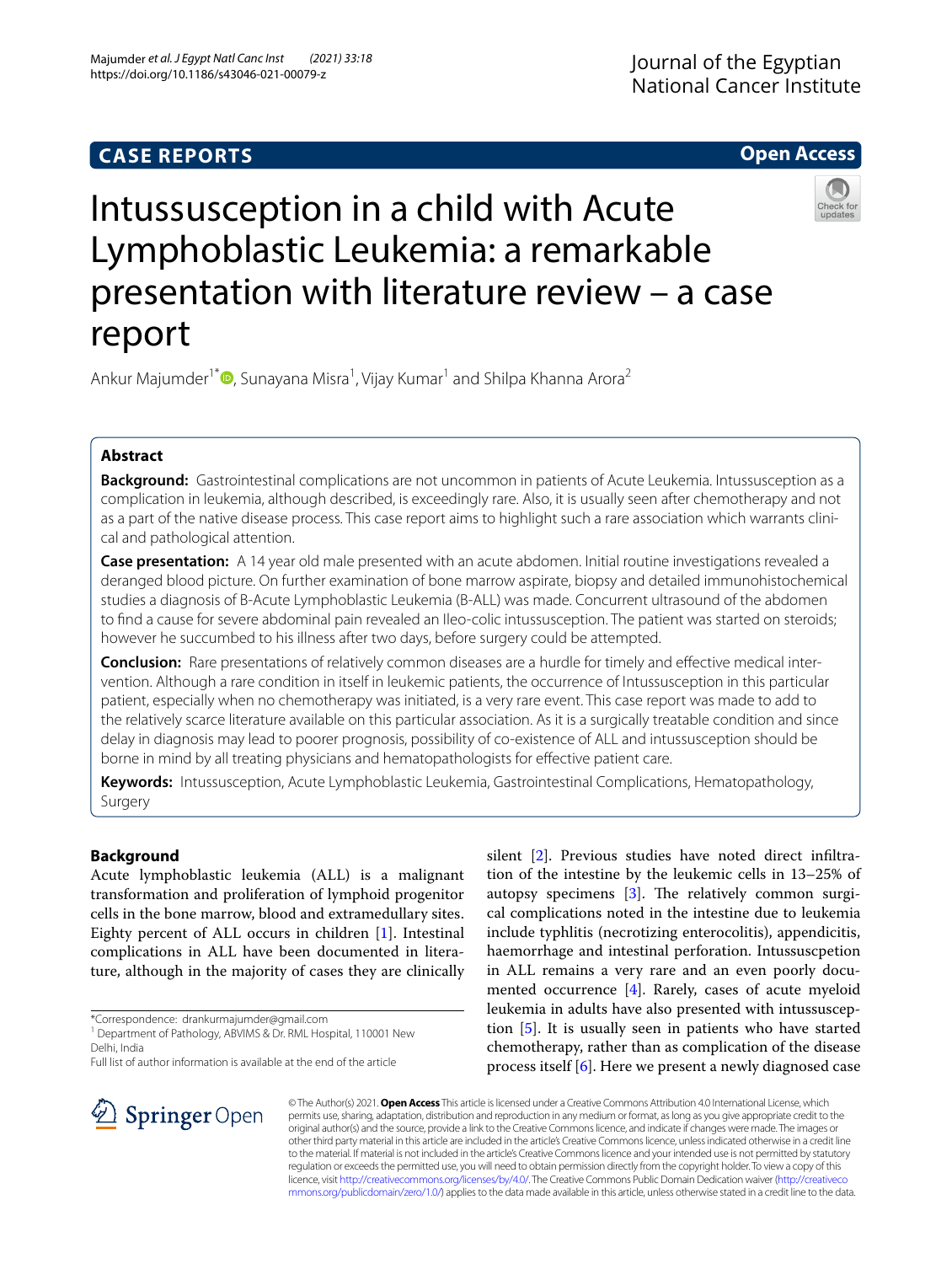of ALL in a child who developed intussusception prior to starting chemotherapy.

#### **Case presentation**

A 14 year old male presented to the pediatric out-patient department with complaints of high grade fever, on and of, since 3 months along with swelling on both side of the neck since 2 months. The patient also complained of severe pain abdomen over the right iliac fossa, vomiting and an episiode of bleeding per rectum on the previous day. An episode of epistaxis was also noted. There was a history of signifcant weight loss and anorexia. On physical examination, pallor and pedal edema were noted. Multiple discrete subcentimetric lymph nodes were noted in bilateral cervical and inguinal regions. Multiple purpuric rashes were seen all over the body. Abdomen was tender with absent bowel sounds. An ill-defned lump was palpated over the right lower quadrant. Liver and spleen were palpated, 7 cm and 2 cm below right and left costal margins, respectively.

Complete hemogram revealed pancytopenia (Hb: 7.3 g/dl,TLC: 1500/cu. mm, DLC: Polymorphs 18%, Lymphocytes 72%, Eosinophils 1%, Monocytes 3%, Blasts 6%, Platelets 10,000/ cu.mm). Peripheral smear examination showed a predominantly normocytic normochromic blood picture with leucopenia and presence of a few circulating blasts. These blasts had high N: C ratio, indented nuclear margins, fne granular chromatin, with inconspicuous to occasional conspicuous nucleoli and minimal

cytoplasm. The patient was admitted with a provisional diagnosis of pancytopenia with hepatosplenomegaly and lymphadenopathy under evaluation. To attain hemodynamic stability, eight units of Packed RBCs and four units of platelet rich plasma were transfused. Fine needle aspiration cytology done from the cervical lymph node showed reactive lymphadenitis. Ultrasonography of the abdomen was done to rule out probable causes of severe pain abdomen and lump in the right lower quadrant. This revealed an ileo-colic intussusception along with hepato-splenomegaly.

In view of pancytopenia, bone marrow examination was done. Bone marrow aspirate yielded a dry tap. Smears from marrow imprint were markedly paucicelluar with marked degenerative changes, rendering a defnitive comment impossible. Bone marrow biopsy showed hypercellular marrow spaces with complete efacement of normal architecture by sheets of blasts with similar morphology as in peripheral smear. Large areas of bone marrow necrosis were also noted (Grade II). Erythroid, megakaryocytic and granulocytic series of cells were markedly suppressed. Immunohistochemistry (IHC) of these immature cells revealed difuse positivity for TdT, CD10 and CD20 while CD34 and CD117 were negative. Bone marrow biopsy and IHC fndings were consistent with Common ALL antigen (CALLA) positive B-ALL. (Fig. [1\)](#page-1-0).

The biochemical parameters including serum bilirubin, aspartate transaminase (AST)/ alanine transaminase



<span id="page-1-0"></span>**Fig. 1 a** An occasional blast in peripheral smear (arrow) (Leishmann stain, 1000x). **b** Photomicrograph of bone marrow biopsy showing cellular marrow spaces replaced by sheets of blasts (H&E, 400x). Inset: Low power view of the same area (H&E, 100x). **c** Photomicrograph of bone marrow biopsy showing extensive necrosis (arrow) (H&E, 100x). **d** Difuse membranous staining of blast cells by CD 20 (CD 20 IHC, 400x). **e** Difuse nuclear staining of blast cells by TdT (TdT IHC, 400x). **f** Difuse membranous staining of blast cells by CD10 (CD 10 IHC, 400x)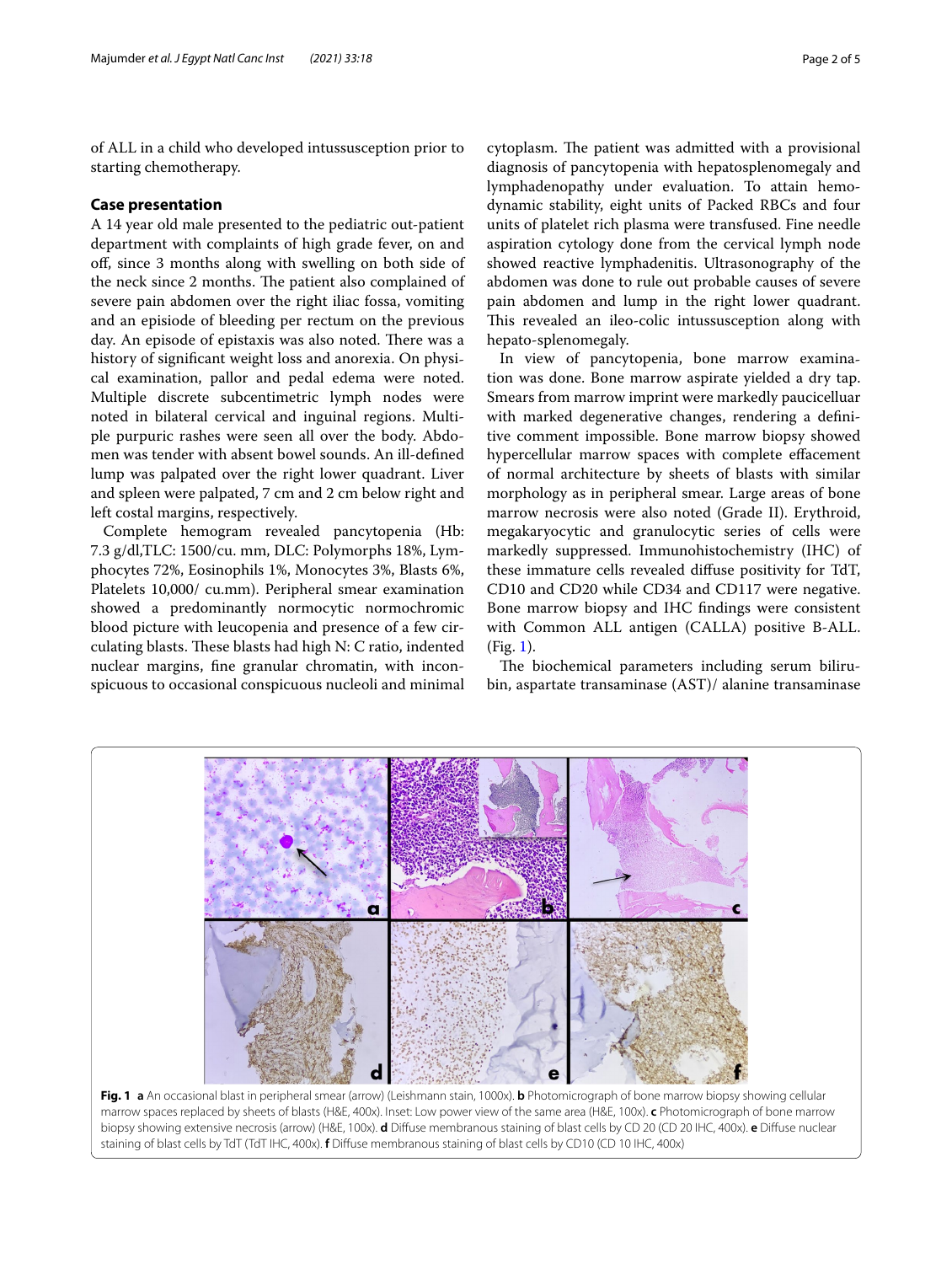(ALT), blood urea, serum creatinine and total proteins were within normal limits. Serum alkaline phosphatase was raised (428 IU/L).

After the diagnosis of B-ALL on bone marrow examination, the patient was started on i.v. Dexamethasone and i.v. Amikacin. Supportive treatment in the form of blood transfusion and I.V fuids were administered. Repeat CBC showed worsening of anemia (Hb: 5.4 gm/dl), leucopenia and thrombocytopenia. Surgery for intussusception was planned after stabilizing the patient. However, the patient succumbed to his condition two days after initiation of steroid therapy.

#### **Discussion**

Intussusception is the telescoping of a proximal segment of the gastrointestinal tract within the lumen of the adjacent segment. Abdominal pain is the most common presenting symptom, followed by vomiting and bleeding from the rectum. Patients may also present with an abdominal mass or intestinal obstruction  $[7]$  $[7]$  $[7]$ . The occurrence of intussusception in Acute Leukemias has rarely been reported. The present case of ALL showed all of the classical signs and symptoms of intussusception.

A wide spectrum of gastrointestinal lesions has been documented in patients with acute leukemias. Prolla et al. studied 148 cases of acute leukemias and divided these lesions into 4 categories; haemorrhagic, leukemic, agranulocytic and fungal. The most common "leukemic" complications include plaque-like thickenings, nodular lesions, and polypoidal masses [\[3](#page-4-2)]. These locally raised mucosal lesions rarely cause an intussusception on their own. The pathogenesis is actually due to the lymphoid tissue which acts as a lead point in the initiation process for the formation of an intussusception [\[8](#page-4-7)]. Chien et al. studied 364 patients, who were diagnosed with acute leukemia and found that only 11 patients (3%) had developed acute abdominal complications, including intussusception. Among the other noted complications were acute appendicitis, intestinal perforation and ovarian cyst rupture [[9\]](#page-4-8). Other studies have listed typhlitis and bowel infammation due to chemotherapy as other uncommon causes of acute abdomen in patients of ALL [\[10](#page-4-9)]. It is however noteworthy to mention that the pathogenesis of intussusception in ALL may also be due to benign, nonleukemic lymphoid collections of considerable size which acts as a lead point [\[11](#page-4-10)]. In the present case, surgery could not be performed due to the unstable condition of the patient. However, based on the previous studies we can safely postulate that the lead point for intussusception could have been either an elevated mucosal leukemic infltrate, an adjacent benign polypoidal lymphoid aggregate or a hematoma secondary to the leukemic process.

Shalaby et al. studied 9 cases of intussusception in ALL in children from 1930 to 2005. The study revealed that ileo-colic intussusception was the most common site as compared to colo-colic or ceco-colic. The lead point in ileocolic lesions is found in only 5% of the cases, which can lead to delay in diagnosis. Most of these cases were seen at the beginning of the induction therapy. As non-surgical methods for treatment of intussusception (enema) is usually not helpful nor advised for leukemic children, surgery is the most appropriate line of treatment [\[12](#page-4-11)]. However, in the present case, patient expired before surgery could be attempted.

Bone marrow necrosis (BMN) in acute leukemias is infrequent. It usually denotes a poorer prognosis. A study by Badar et al. included a total of 640 patients with ALL and 1,051 patients with AML, where the incidence of BMN was 3.2% and 2.4%. The study showed that the rate of Complete Remission to be inferior in patients with BMN (72%), as compared to patients without BMN (90%) [[13\]](#page-4-12). In the present biopsy, Grade II BMN (20%-50% of total marrow space) was noted.

One of the possible documented causes of intussusception in patients of ALL is therapy induced [[14\]](#page-4-13). Vincristine is usually a part of the induction therapy in ALL patients. It can predispose to therapy mediated ileus progressing to an adynamic length of the bowel. As the stool passage continues, the static portion of the bowel becomes edematous and septic. This can lead to an intussusception in itself  $[6]$  $[6]$  $[6]$ . In our case patient presented with intussusception prior to diagnosis of ALL and starting of treatment thereby ruling out this pathogenesis. Till date, no studies have been done to diferentiate the relative risks of gastrointestinal complications between B-ALL and T-ALL. A comparison of various studies documenting intussusception in children with ALL has been tabulated. (Table [1](#page-3-0)).

Preoperative diagnosis of intussusception is challenging. Ultrasonography is a reliable screening tool and shows characteristic "pseudo-kidney" or "hay-fork" signs in the longitudinal view and "doughnut" or "target" signs in the transverse view [\[17](#page-4-14)]. However, enema is the gold standard for diagnosing intussusception in children which is both diagnostic and also therapeutic in many cases. In our case, as the child was severely immunocompromised enema couldn't be performed. Computed tomography (CT) remains the modality of choice for assessing acute abdomen in adults. Based on plane of imaging, the "bowel within bowel" confguration when imaged at right angle to lumen and "soft tissue sausage like confguration" when viewed longitudinally is the classical CT fnding in intussusception [[18\]](#page-4-15). Although intussusception is rare in patients with ALL, a high index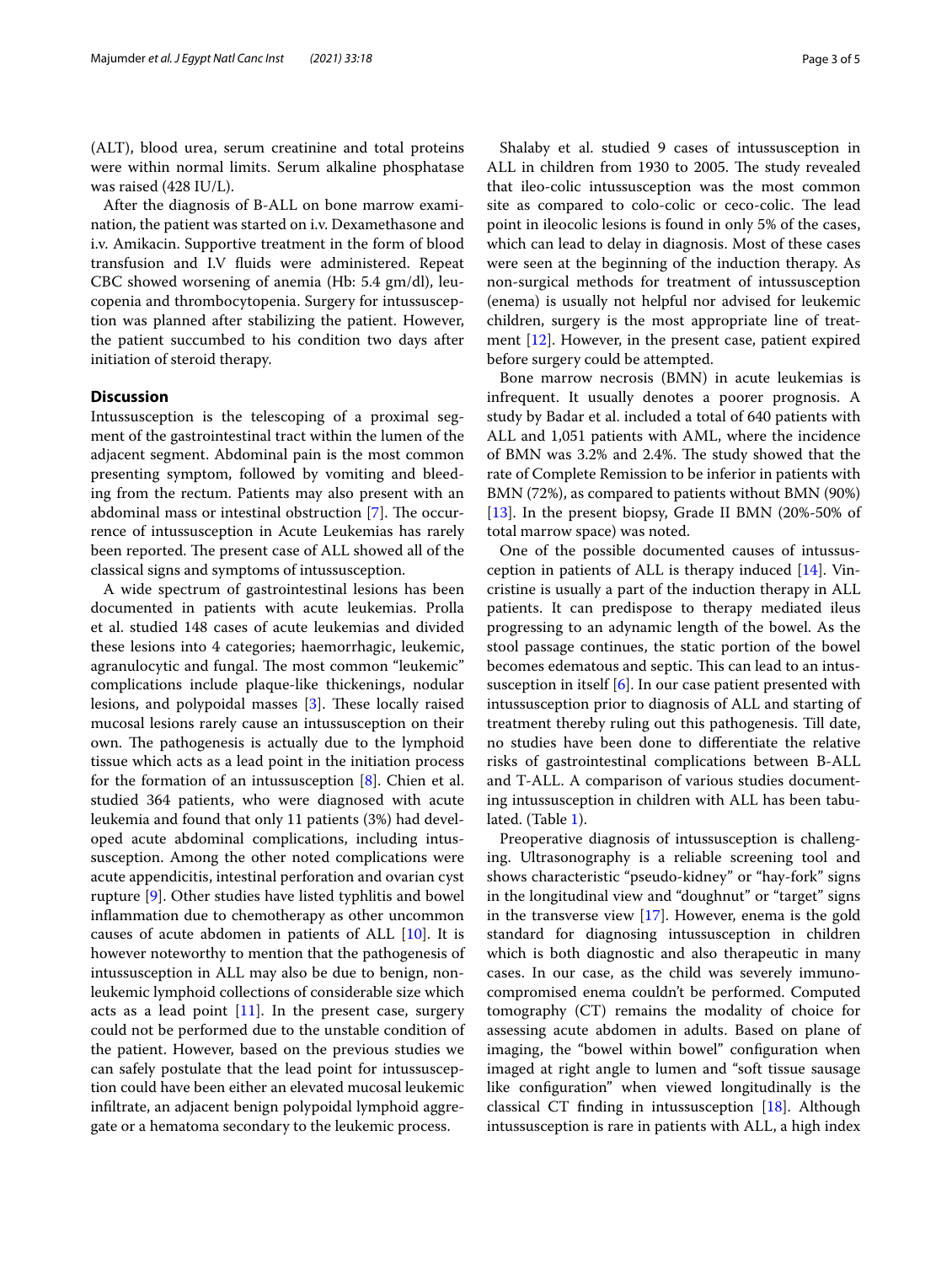|                | Serial Name of study (year)     | <b>Number</b><br>of cases | Location                                         | Cause                                                                                                | <b>Treatment Stage</b>                                                                                | <b>Treatment and Outcome</b>                                                                          |
|----------------|---------------------------------|---------------------------|--------------------------------------------------|------------------------------------------------------------------------------------------------------|-------------------------------------------------------------------------------------------------------|-------------------------------------------------------------------------------------------------------|
|                | Shalaby et al. (2014) [12]      |                           | Left sided Colo-colic                            | No lead point seen                                                                                   | Three days prior to com-<br>pletion of induction                                                      | Surgical reduction. No<br>recurrence                                                                  |
| 2              | Shah et al. (2006) [15]         | 2                         | Case 1: Ceco-colic<br>Case 2: Ileo-colic         | Possible correlation<br>between high dose<br>methotrexate and<br>intussusception                     | Case 1: 9 <sup>th</sup> week of<br>consolidation<br>Case 2: 14 <sup>th</sup> week of<br>consolidation | Case 1 and Case 2: Reduc-<br>tion by barium enema<br>followed by supportive<br>treatment              |
| 3              | Arestis et al. (2005) [6]       | 2                         | Case 1: lleocecal<br>Case 2: Descending<br>colon | Case1: Vincristine medi-<br>ated ileus<br>Case 2: Non leukemic<br>lymph node acting as<br>lead point | Case 1: Day 8 of induc-<br>tion<br>Case 2: Day 10 after<br>completion of 13<br>cycles of vincristine  | Case 1: Surgical reduction.<br>No recurrences<br>Case 2: Laparotomy with<br>Hemicolectomy             |
| $\overline{4}$ | Manglani et al. (1998) [2]      |                           | Ileo-cecal                                       | Necrotic mucosa actin<br>as lead point after<br>leukemic infiltration                                | Day 4 of induction                                                                                    | Surgery followed by<br>chemotherapy and<br>bone marrow trans-<br>plant. Patient could not<br>be saved |
| 5              | Gavan et al. (1994) [11]        | 2                         | Case 1: Ileo-colic<br>Case 2: Ceco-colic         | Case 1: Enlarged lymph<br>nodes as lead point<br>Case 2: Unknown                                     | Case 1: Day 11 of induc-<br>tion<br>Case 2: Day 8 of induc-<br>tion                                   | Case 1: Irreducible lesion.<br>Treatment not docu-<br>mented<br>Case 2: Surgical reduction            |
| 6              | Micallef-Eynaud (1990)<br>$[4]$ |                           | Ceco-colic                                       | Vincristine associated<br>bowel dysfunction<br>along with typhlitis                                  | Day 8 of induction                                                                                    | Surgical reduction fol-<br>lowed by antibiotics for<br>sepsis. Patient attained<br>remission          |
| 7              | Feldman et al. (1963)<br>[16]   |                           | Upper lleum                                      | Leukemic infiltration<br>of mucosa causing a<br>hematoma                                             | 9 months after initiation<br>of mercaptopurine                                                        | Antibiotics and sup-<br>portive therapy. Patient<br>succumbed in 48 h                                 |

<span id="page-3-0"></span>**Table 1** Comparison of diferent reported cases of intussusception in children with Acute Lymphoblastic Leukemia

of suspicion and early diagnosis is of utmost importance as it has a signifcant efect on the patient's prognosis.

#### **Conclusion**

Intussusception is a recognized but a very rare complication of ALL. It should be suspected in all cases of ALL who presents with characteristic diagnostic symptoms. Conversely, in children with abdominal symptoms, weakness and deranged blood counts, the possibility of acute leukemia should always be considered. Delay in diagnosis usually leads to a poorer outcome. Usually older children with ALL have reported surgical complications. Both the clinician and the hematopathologist need to be aware of this potentially lethal but treatable condition for optimum and efective patient care.

#### **Abbreviations**

ALL: Acute Lymphoblastic Leukemia; IHC: Immunohistochemistry; CALLA: Common ALL Antigen; CT: Computed Tomography.

#### **Acknowledgements**

None.

#### **Authors' contributions**

AM – literature search and manuscript preparation. SM—literature search, manuscript preparation, editing and review. VK – literature search, manuscript preparation, editing and review. SKA—manuscript review. All authors have read and approved the manuscript.

#### **Funding**

No funds received.

#### **Availability of data and materials**

The data for current study is available from corresponding author at reasonable request.

#### **Declarations**

#### **Ethics approval and consent to participate**

Written informed consent and verbal consent taken from patient's parent. Institutional review board of our institute was informed about the case report.

#### **Consent for publication**

Written informed consent was taken from patient's parent included in the study and a copy is available for the journal.

#### **Competing interests**

None.

#### **Author details**

<sup>1</sup> Department of Pathology, ABVIMS & Dr. RML Hospital, 110001 New Delhi, India. 2 Department of Pediatrics, ABVIMS & Dr. RML Hospital, New Delhi, India.

Received: 20 May 2021 Accepted: 18 July 2021 Published online: 29 July 2021